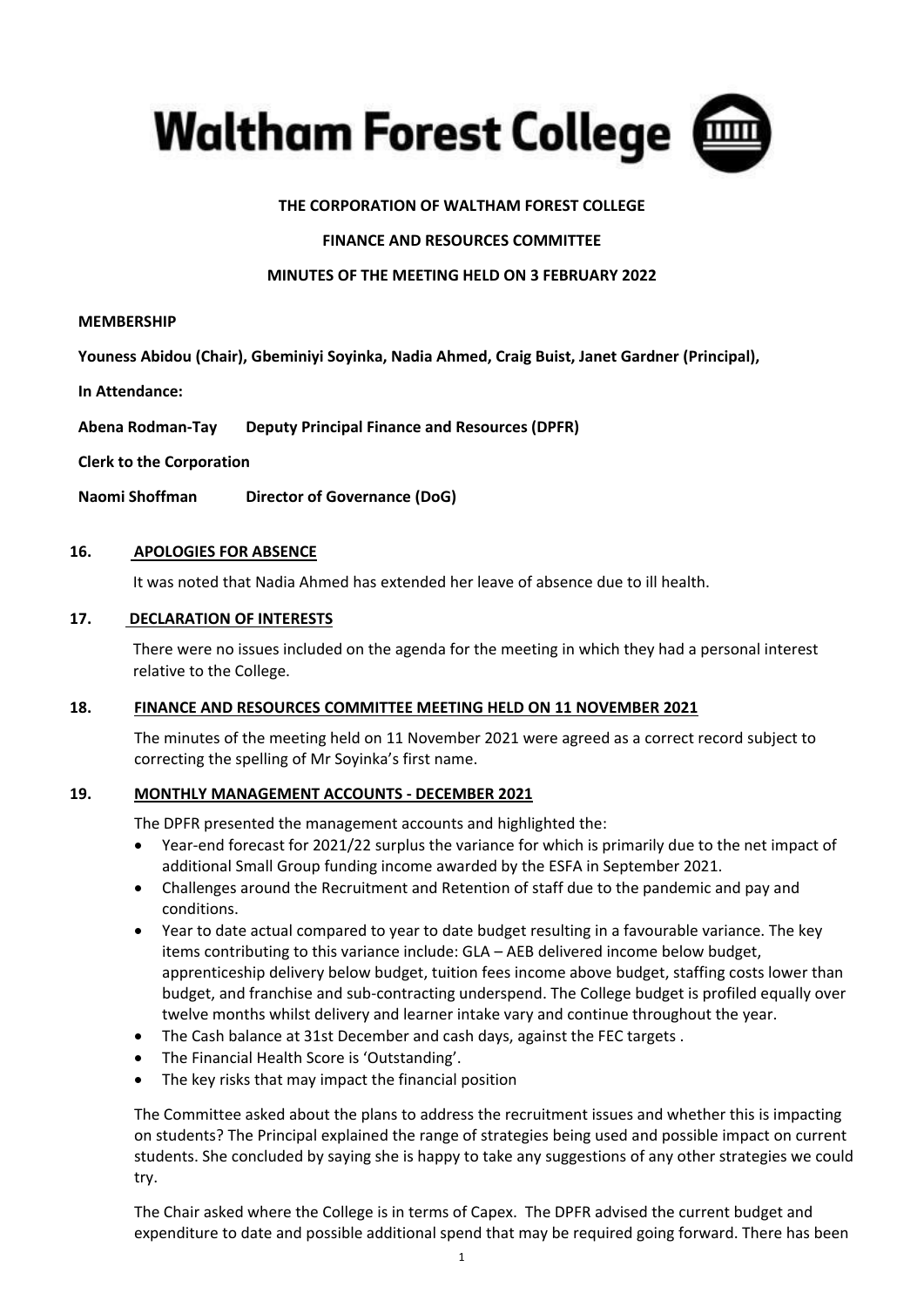additional spend on HR software and planned additional capital expenditure for replacement cycle of PC's. The College has also applied or is planning to apply for several capital bids.

The Chair asked whether in terms of the IT infrastructure wear and tear are we starting to feel the effects of not spending. The Principal responded that the replacement of PCs will continue in earnest next year. The Pressure has been felt however some of the upgrade and maintenance around health and safety has been addressed to ensure fully compliant. Also, there has been investment in new systems which have been put in place. The DPFR advised that more laptops were purchased in December for students most at risk in case there was another lockdown. The Principal added that it was the right decision to halt CAPEX investment as we are now in a stronger position to invest and address the issues and we also used some additional support provided towards this spend.

The Chair asked about the impact of utility costs. The DPFR advised that the College has a three-year contract with a broker with process fixed until October when will have to then go out to tender so the rises will be factored in for next year's budget. The Principal cautioned there will be a significant spike. so, we are trying to get staff and students in the habit of switching things off and having measured this there has been a noticeable reduction in consumption. We have also explored other ways to reduce the College's carbon footprint and cost – through solar power, replacing lights with PIR and LED included in any replacement's bids. The Bank is talking about a green loan which we can invest in something that reduces energy such as new windows which we will pilot with a university. We are communicating this through staff bulletins and the students and staff sustainability group action plan came out of that. The plan includes a range of initiatives such as providing additional Recycling bins, introducing meat free Mondays. Also, there have been targets set for us. And finally, we are also introducing this across curriculum areas and making it relevant to each area.

## **The Committee:**

- **Noted the good progress being made**
- **Noted the Management Accounts to 31 December 2021**
- **Noted the key financial risks being managed and the mitigating actions being taken by the College**

## **20. UPDATED FINANCIAL REGULATIONS**

The DPFR presented the revised Financial Regulations-2021/22 which have been updated due to changes in government legislation on procurement. The main changes are that the threshold values for contract values that must go out to tender have been reduced form £50k to 25k and there is now a requirement to include VAT on the contract amounts.

# **The Committee noted the revised Financial Regulations-2021/22 which will be presented to the Corporation for information**

# **21. BUSINESS INNOVATION AND PARTNERSHIPS PARTNER SUB-CONTRACTING**

The Principal highlighted the following points:

- The list of subcontractors is as per the Plan that came to last corporation meeting.
- All contracts are progressing on track with the exception of one which has not progressed and the College is currently in conversation about withdrawing the contract as there are concerns that they won't be able to deliver.
- The contract if withdrawn, will be re allocated to current providers and the Committee will be kept updated accordingly.

In response to the Committee's query about reallocating the contract the Principal said we may do it in house which we would prefer, but if we can't do so we will increase one of the other contracts. The contract does not have to go to a construction specialist. The issue with the contractor is that they wanted to deliver non accredited low-level courses which did not show strong enough intent or rationale to contract.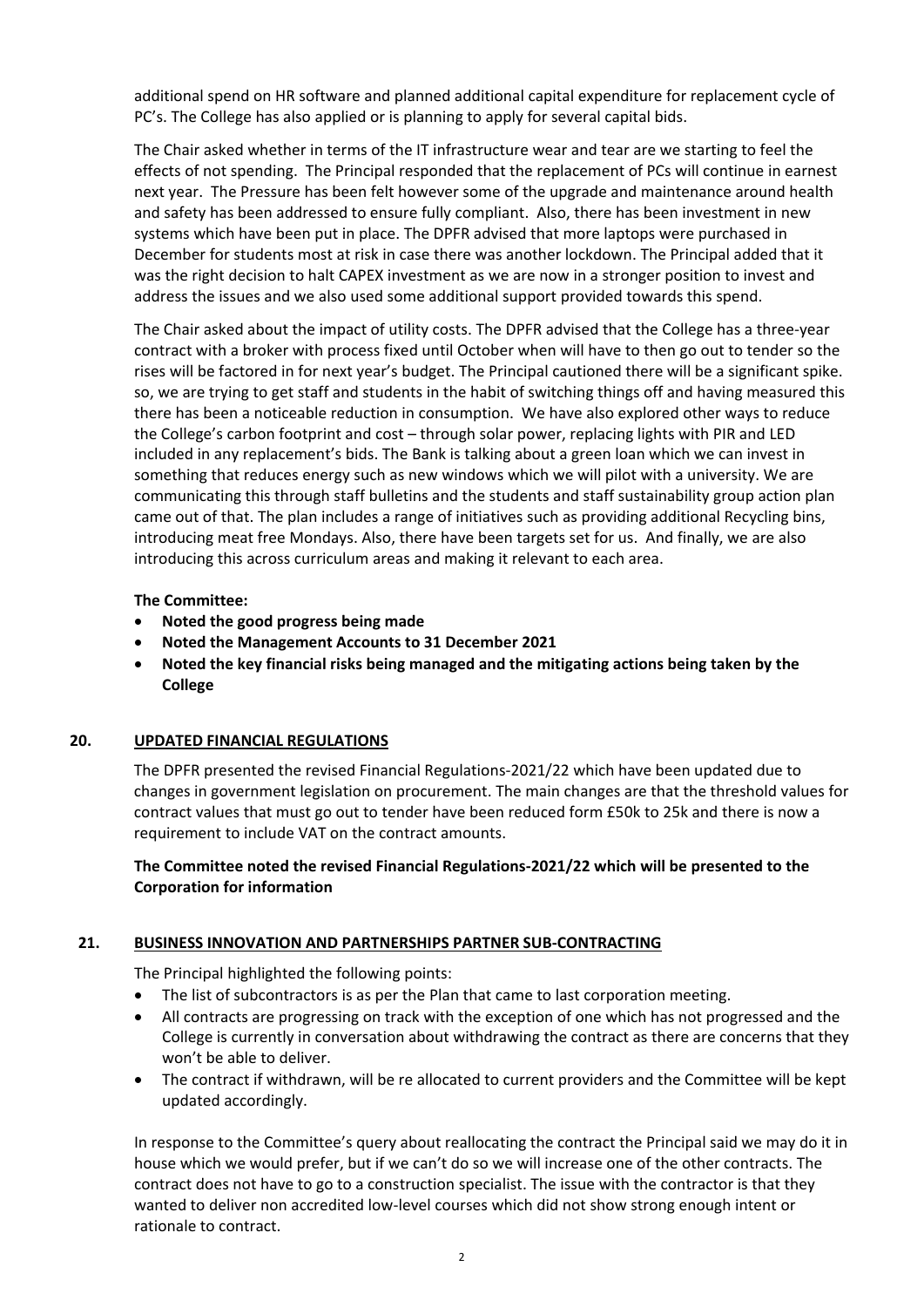In response to the Committee's query re another contract the Principal said that we can demonstrate a clear intent and rationale for working with them. We will be going out to tender soon as the original contract with this contractor runs out at the end of this year. Quality will be one of the aspects scrutinised as part of the tender due diligence.

# **The Committee noted:**

.

- **planned subcontracted activity and planned direct delivery activity for the year 2021/2022**
- **that the proportion of subcontracted activity between providers may vary according to stakeholder demand but is unlikely to increase in its overall value for the year.**
- **the mechanisms used by the College to monitor and support the quality and compliance of all subcontracted activities.**

# **22. FE PROFESSIONAL DEVELOPMENT GRANT BID**

The Principal highlighted the following points

- This report being monitored by both the Curriculum & Quality Committee to monitor quality and this Committee to monitor the financial side of it.
- The partner college is making slower progress than WFC. The Principal and other staff met with the other college's team to highlight concerns that if they don't catch up there will be an implication on the financing. The Principal said she believes they plan to put in more resources so will meet the target. WFC will extend this scheme to more staff so there will be extra numbers if need be.
- This is a great scheme and we would have liked to have had more time to do it and will be using elements of this going forward. There was some resistance from staff initially, but the majority of staff have been very enthused with some even being offered jobs by the industry employers. This good for the credibility of our teachers.

In response to the Committee's query the Principal advised that there is a risk of clawback if we don't meet all the KPI's. 60% of the funding has paid to date with the rest due in March. As a precaution we met with the DfE to ensure they are happy with everything being sent and that they need to get this signed off so as to mitigate any issues arising later on. The main issue for us is to mitigate what the the other college is doing which was one of the reasons for the Principal meeting with the other College's Principal to flag up the concerns. However, there could still be a potential risk of clawback although would be minimal

In response to the Committee's query the Principal confirmed that WFC has taken a small management fee but the rest of grant has been split equally.

## **The Committee noted the progress of the project**

## **23. COMMERCIAL ACTIVITIES AND STRATEGIC PARTNERSHIPS**

The Principal provide a verbal update and reported

- There has been some progress on the partnership with LMU but we are still waiting for final approval of the accredited courses which will launch for September 2022 start.
- There was an Announcement earlier this week on the academies programme on the three collaborative bids WFC have made. All three were successful.

The Principal then invited the staff Governor to report on a successful outcome this week. The staff Governor advised that the College has been named as a Construction Skills Certification Scheme (CSCS) test centre so the College will be able to issue the qualification cards required for people working in the construction industry. This is quite a coup as there is a limit to how many organisations are allowed to run a test centre. There are lots of colleges that offer this as part of their course but we will now also be able to offer that to trades people as well. This is an exciting opportunity and WFC will work to get people from the DWP to apply to us for their cards.